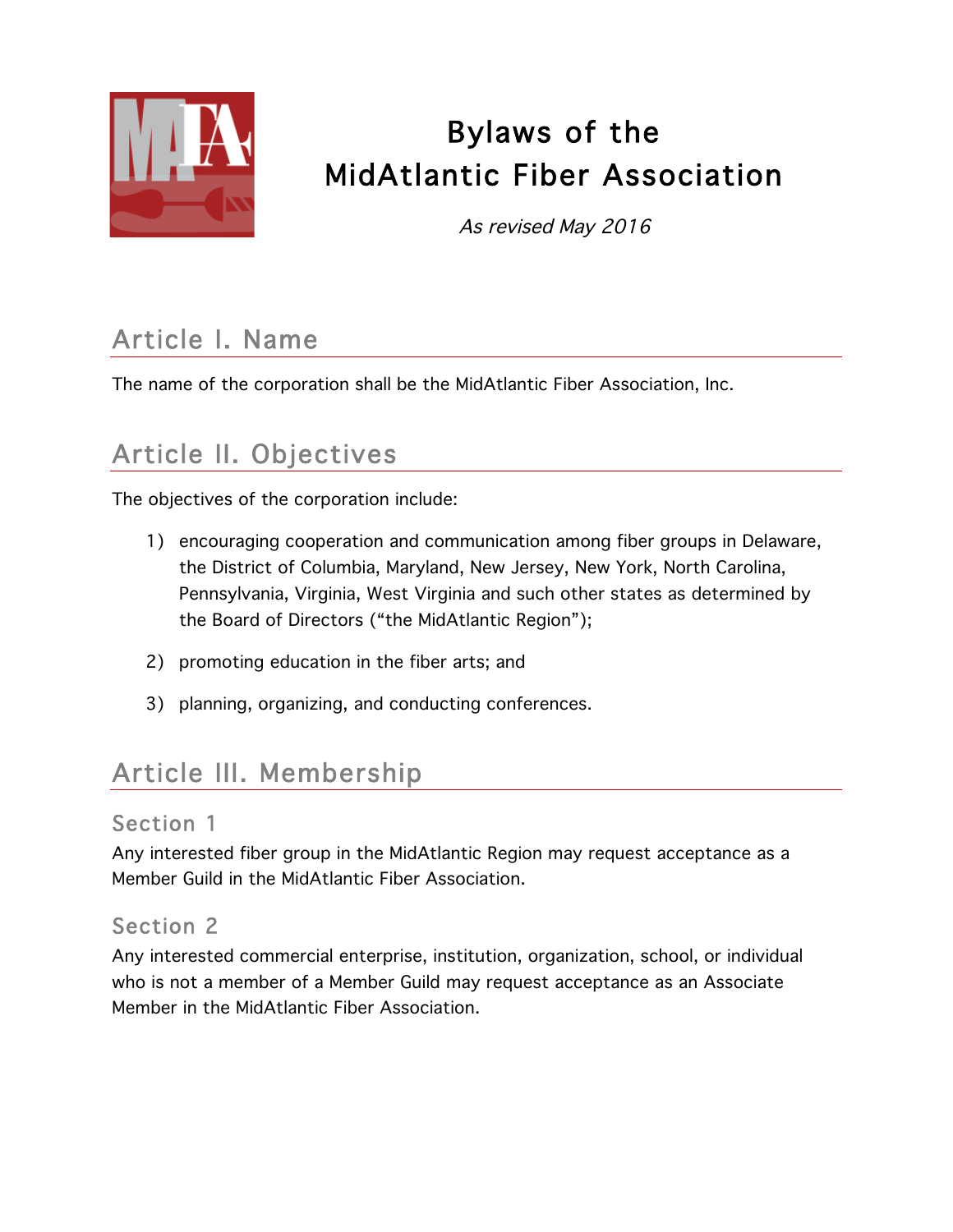#### Section 3

The first term of membership for a Member Guild or Associate Member accepted for membership in the MidAtlantic Fiber Association shall begin on the date of acceptance and end on September 30 of the next succeeding even-numbered year. Subsequent terms shall be for two years, beginning on October 1 of even-numbered years and ending 2 years later.

#### Section 4

Dues for Member Guilds and Associate Members are set by the Board of Directors and approved by Member Guilds. Dues are payable by October 1 of even-numbered years or upon acceptance of membership. Membership benefits, including, in the case of Member Guilds, the right to vote at meetings, shall be terminated if dues are not paid within 30 days of the due date.

### Article IV. Representatives

#### Section 1

Each Member Guild shall elect or appoint (i) one individual (their "Representative") to represent the Member Guild at meetings of Representatives (the "Representative Assembly") of the MidAtlantic Fiber Association and (ii) an alternative ("Alternative Representative") to represent the Member Guild in those meetings that the Representative cannot attend. Representatives and Alternative Representatives shall serve for two-year terms beginning on October 1 of even-numbered years.

#### Section 2

Each Member Guild shall be entitled to one vote in the Representative Assembly.

#### Section 3

An individual may serve as a Representative for more than one Member Guild of which he or she is a member. Such a Representative shall have one vote for each of the Member Guilds he or she represents.

#### Section 4

Associate Members shall have no vote in the Representative Assembly.

#### Section 5

Members of the Board of Directors may serve as Representatives or Alternate Representatives for their Member Guilds.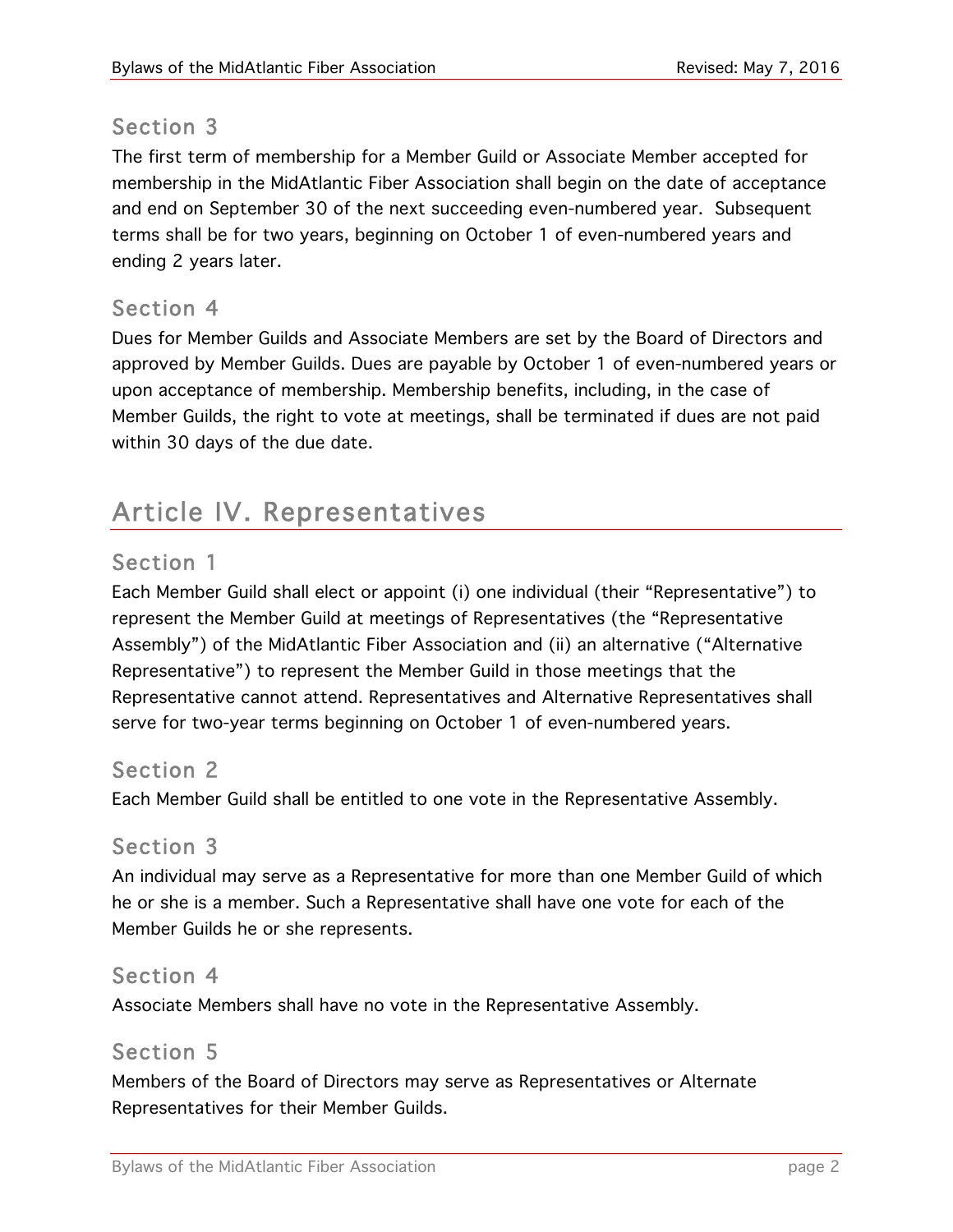### Article V. Meetings

#### Section 1

Regular meetings of the Representative Assembly shall be held at least two times per year, once in the fall and once in the spring. The fall meeting shall be scheduled between September 15 and November 1, and the spring meeting shall be scheduled between April 15 and June 1. In odd-numbered years, an additional Representative Assembly shall be held at the Conference. The President may change the meeting date or call additional meetings at his or her discretion.

#### Section 2

Representatives of 20 percent of Member Guilds are required for a quorum.

#### Section 3

The Representative Assembly, the Board of Directors and all committees are authorized to meet via teleconference or other electronic means, provided that all those participating have the ability to contribute to the meeting and to see or hear the contributions of all other participants.

#### Section 4

Any written notice required in these bylaws may be sent via post, fax, email, or other electronic means.

### Article VI. Officers

#### Section 1. Officers

The officers of the MidAtlantic Fiber Association shall be the President, First Vice-President, Second Vice-President, Treasurer, and Secretary (the "Officers"). Such Officers shall also comprise the Executive Committee of the Board of Directors. No Associate Member may be an Officer.

#### Section 2. Duties

A. The President shall have the general duties and powers of a Chief Executive Officer, shall preside at all meetings of the Board of Directors and of the Representative Assembly, shall serve as an ex officio member of all committees except the Nominating Committee, may sign contracts and execute agreements upon approval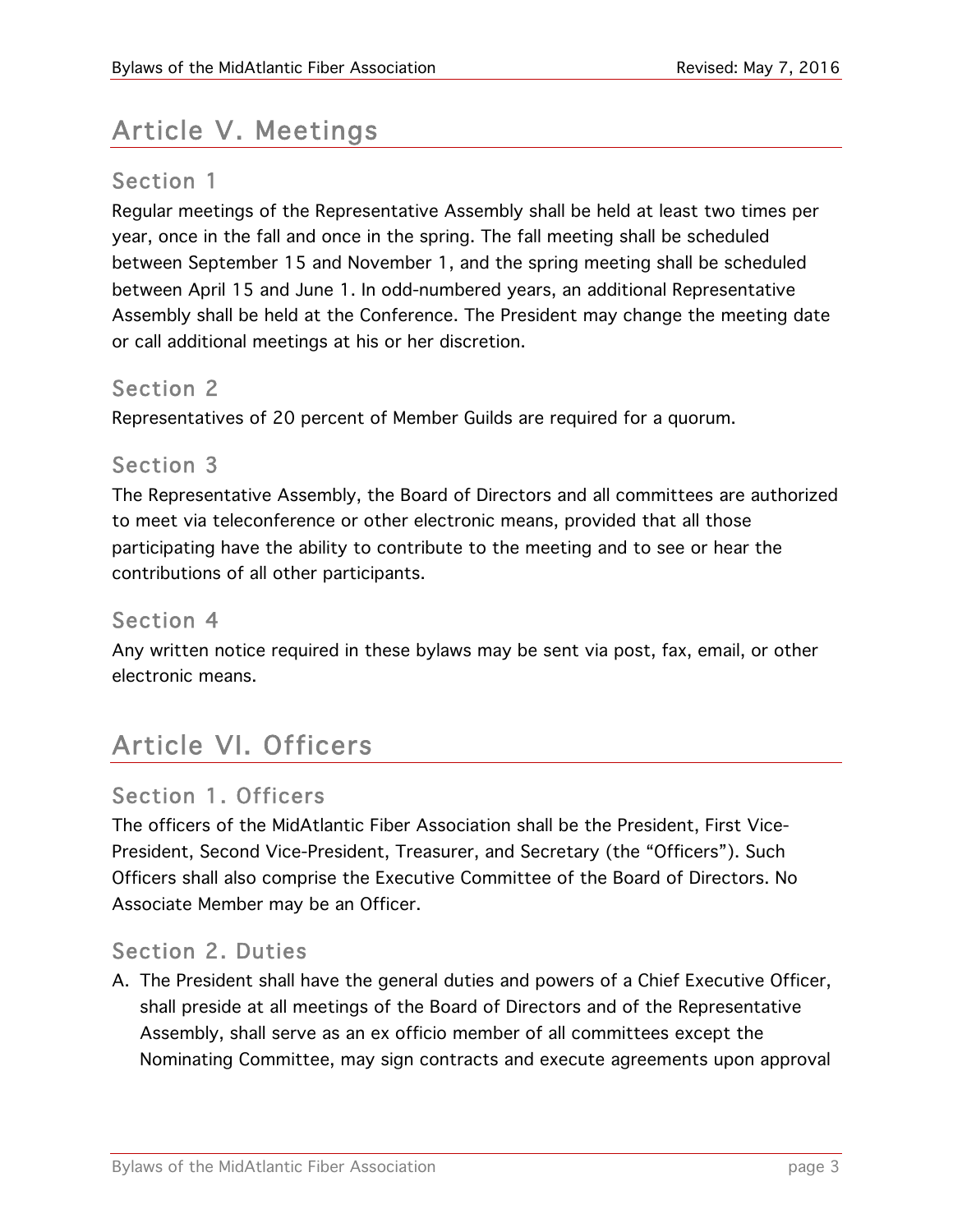of the Board of Directors, and shall perform other duties incidental to the office as designated by the Board of Directors or the Representative Assembly.

- B. The First Vice-President shall serve as the Communications Coordinator for the corporation, shall assume the office of President in the absence or incapacity of the President, and shall perform other duties incidental to the office as designated by the Board of Directors or the Representative Assembly.
- C. The Second Vice-President shall serve as the Conference Coordinator for the biennial conference and shall perform other duties incidental to the office as designated by the Board of Directors or the Representative Assembly.
- D. The Treasurer shall keep detailed financial records of the corporation, shall collect dues, shall reimburse expenses that have been approved by the Board of Directors following presentation of proper documentation, shall present financial reviews, shall ensure that tax returns are filed, and shall perform other duties incidental to the office as designated by the Board of Directors or the Representative Assembly.
- E. The Secretary shall send written notice of each Representative Assembly at least 30 days in advance of the meeting to all Representatives and Alternative Representatives, shall take minutes of Representative Assemblies and Board of Directors meetings and distribute said minutes, shall secure meeting sites, shall ensure all legal paperwork is filed and shall perform other duties incidental to the office as designated by the Board of Directors or the Representative Assembly.

## Article VII. Board of Directors

#### Section 1

The Board of Directors shall consist of the Officers as well as the Membership Coordinator and the Chair of the Grants Committee. Up to two additional committee chairs designated by the Board of Directors may also serve on the Board. The immediate past President shall serve in an advisory capacity to the Board of Directors.

#### Section 2

The Representatives shall elect all Officers for two-year terms. The election shall be by Representatives present or by absentee ballot, or by email or other form of electronic ballot. A Representative's (or Alternate Representative's) presence at a meeting takes precedence over their absentee ballot. When possible, election of Officers and members of the Nominating Committee (ref Article 8, Section 4) shall occur at the biennial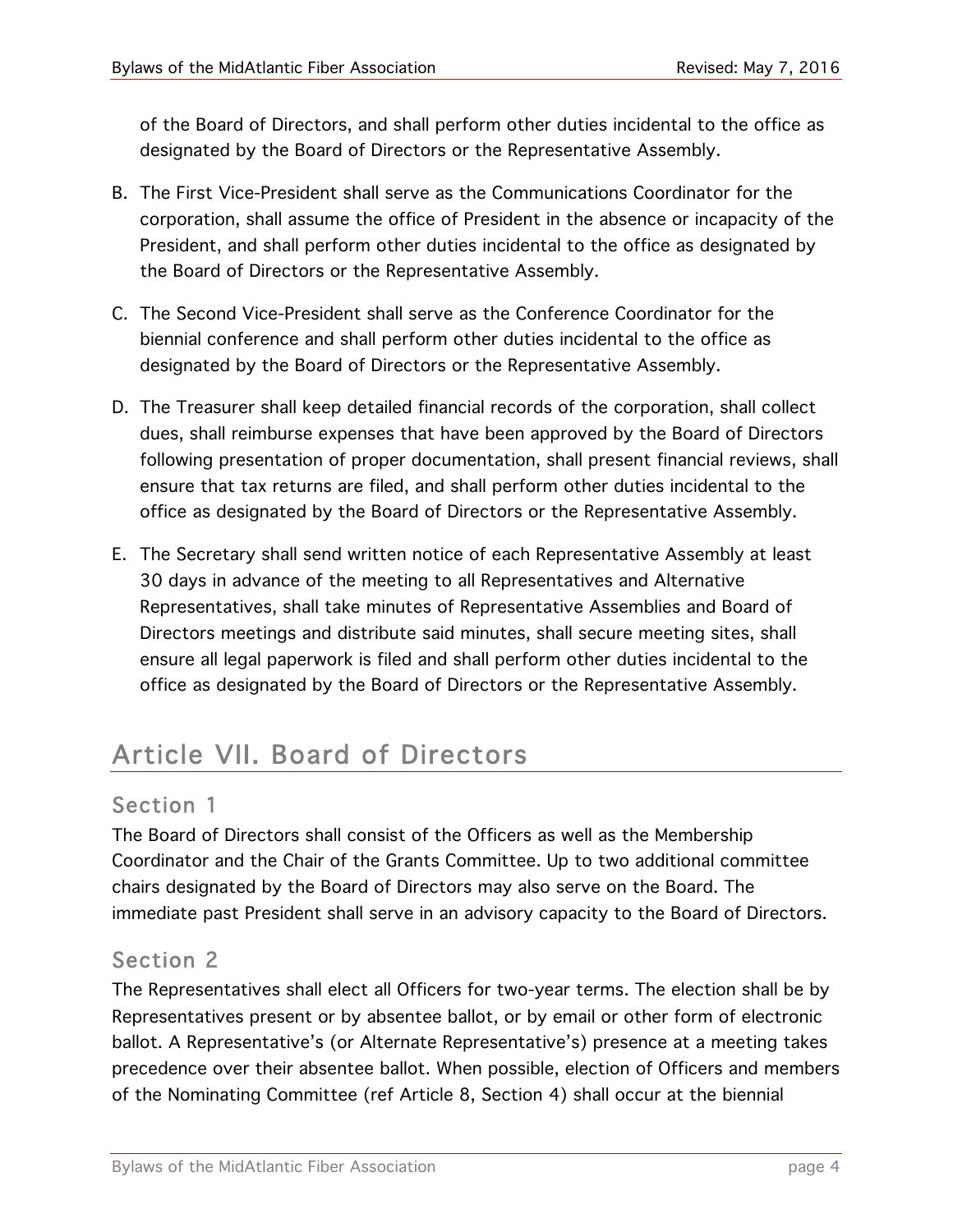conference, which occurs in the summer of odd-numbered years. If for some reason the election cannot be held at the conference, it shall be held no later than September 30 of the odd-numbered year. The terms of office of the Officers and members of the Nominating Committee shall begin on October 1 of the odd-numbered-year, that is, the October following the election.

#### Section 3

Any vacancies on the Board of Directors shall be filled for the unexpired term by a vote of the majority of the members of the Board of Directors.

#### Section 4

No directors shall receive compensation for serving the corporation in such capacity. All directors shall be entitled to reimbursement for reasonable expenses incurred in connection with service to the corporation.

#### Section 5

No member may hold more than one elected position on the Board of Directors.

#### Section 6

The meetings of the Board of Directors shall be held at least quarterly on dates determined by the President, who shall provide written notice of every meeting to the members of the Board of Directors at least seven calendar days prior to the day of the meeting. Notice may be provided via electronic means.

#### Section 7

Between Representative Assemblies, the Board of Directors may transact business for the corporation.

#### Section 8

Any member of the Board of Directors may be removed by the affirmative vote of twothirds of the Board of Directors whenever in its judgment the best interests of the corporation would be served thereby.

#### Section 9

The Board of Directors may exercise all powers of the corporation and perform such lawful acts as are not in violation of statute, the Articles of Incorporation, or these bylaws. In addition, the Executive Committee is given the specific authority to defend the MidAtlantic Fiber Association from any suit in law or equity.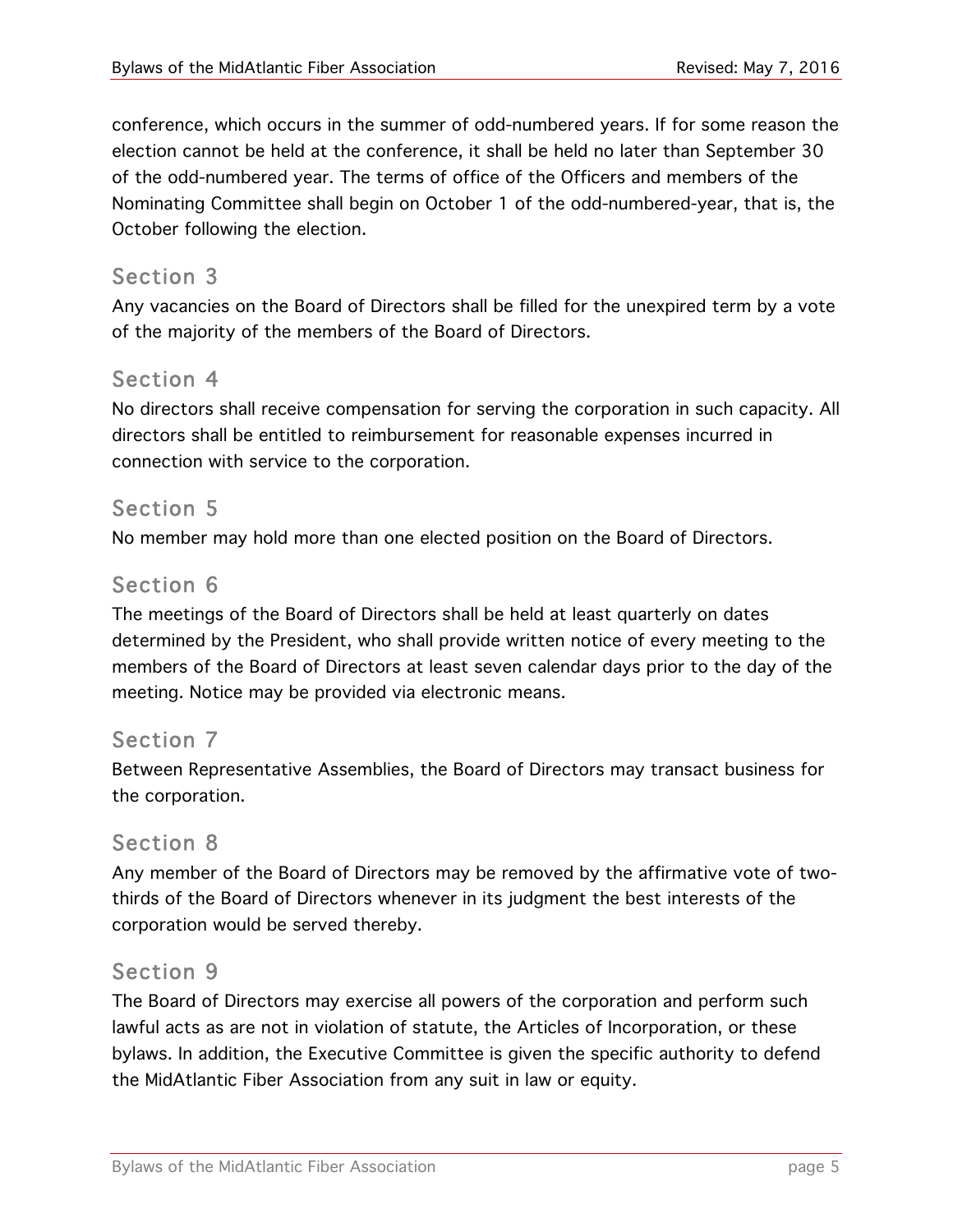## Article VIII. Committees

#### Section 1

The Conference Steering Committee shall be chaired by the Second Vice-President, and have as members the President, the immediate past Conference Coordinator, and such other persons appointed by the Conference Coordinator.

#### Section 2

The Communications Committee shall be chaired by the First Vice-President and shall consist of other persons appointed by the First Vice-President. The committee shall be responsible for the website, social media presence, and any other educational and informational publications of the Association as well as interguild communications.

#### Section 3

The Grants Committee shall be chaired by a Chair appointed by the Board of Directors and shall include other persons appointed by the Board of Directors. The committee shall be responsible for the guidelines and application for, the review and approval of, and the distribution of grants by the corporation. The term *grant* applies to awards to individuals as well as to groups (Member Guilds and Associate Members), and may be referred to as *scholarships, fellowships*, or other applicable terms as well as *grants*.

#### Section 4

The Nominating Committee shall consist of three persons, none of whom is a member of the Executive Committee. The members of the committee shall be elected at the same time as the Officers are elected and shall serve for two year terms. The Nominating Committee shall present a slate of officers to the Representatives at the Representative Assembly held in the spring of odd-numbered year. At that time, the Nominating Committee shall also present a slate of candidates to serve on the next Nominating Committee. The committee shall also bring to the attention of the Board of Directors viable candidates for other key leadership positions.

#### Section 5

The Membership Committee shall consist of a Membership Coordinator appointed by the Board of Directors and such other persons appointed by the Membership Coordinator. The Membership Committee shall maintain current membership lists of all member guilds as well as the contact information for Member Guilds, Representatives, Alternate Representatives, Member Guild officers and Associate Members.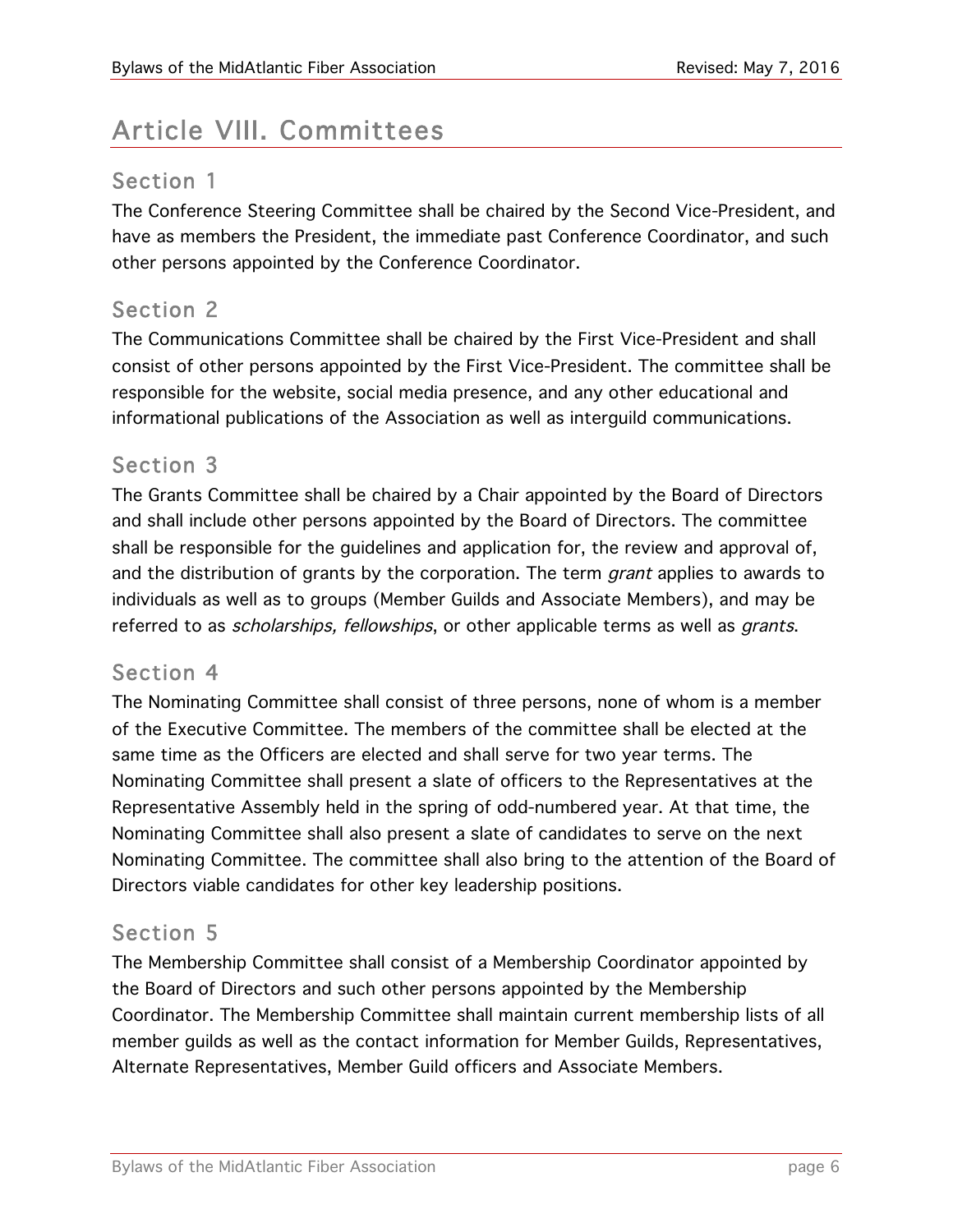#### Section 6

The Board of Directors may appoint other standing or ad hoc committees.

### Article IX. Finances

#### Section 1

The fiscal year of the corporation shall begin October 1 and end September 30.

#### Section 2

All expenditures of the corporation require the written approval of two members of the Board of Directors.

#### Section 3

Dues of Member Guilds and Associate Members shall be deposited by the Treasurer into an interest-bearing account at a US bank. Dues, in addition to any conference surplus or other funds received, may only be used for the following purposes:

- A. Regular expenses incurred between conferences necessary to carry out the general purposes of the corporation.
- B. To establish a fund to finance the initial expenses of the next conference.
- C. For any necessary expenses of the corporation, organizing, maintaining, or defending the corporation, including professional fees, taxes, and other appropriate expenses.
- D. For special grants of amounts determined by the Board of Directors after evaluation of requests.
- E. To help defray expenses incurred by individuals or groups who are hosting activities of the MidAtlantic Fiber Association, subject to the approval of the Board of Directors.
- F. No funds shall be used in any manner contrary to Article 9 of the Articles of Incorporation.

#### Section 4

There shall be a financial review by an accountant of the records at the end of the oddnumbered fiscal year or prior to a change in the office of the Treasurer. The accountant shall issue a report for review at the next regular meeting of the Board of Directors.